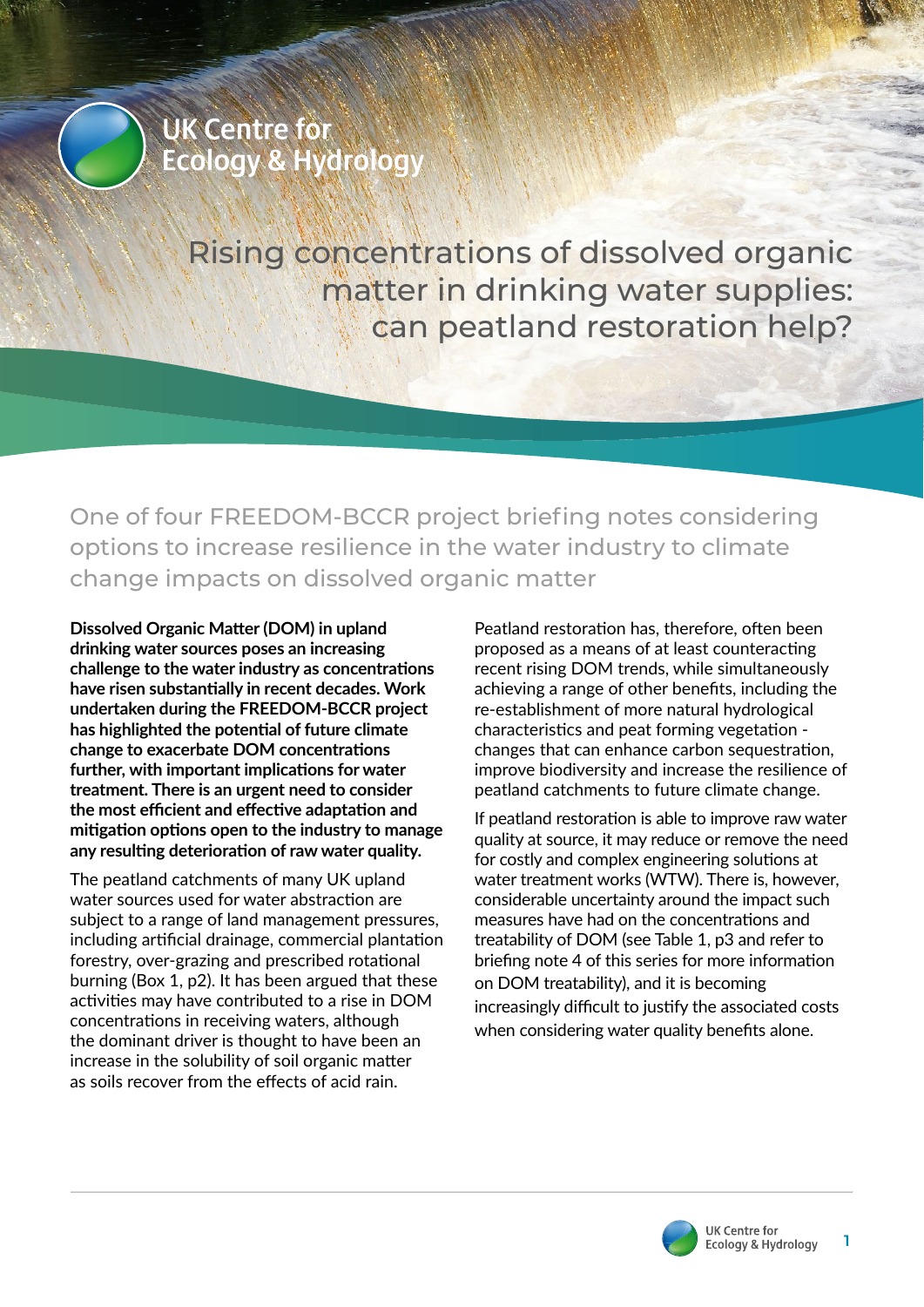For future water resource planning it is important to acknowledge that the likelihood of achieving a specific water quality outcome as a result of peatland restoration works in the catchment will be considerably lower than for direct treatment interventions made at the WTW. Water companies in the north of England have spent tens of millions of pounds on catchment restoration measures, including peatland revegetation and ditch blocking, and associated water quality monitoring over the last 10 to 15 years. Evidence is emerging that restoration can reduce DOM concentrations in soil water and streams in the immediate vicinity of interventions, and there is compelling evidence that such actions are bringing real benefits for habitat quality and peat integrity. It is not yet clear, however, whether they can be sufficiently wide reaching across catchments for water quality effects to be detectable at WTWs, either immediately or at some point in the future (Box 2, p4).

The latter issue is particularly pertinent given that the investment cycles used by water companies to plan and implement DOM mitigation options may not span the length of time necessary to detect catchment scale ecosystem change following peatland restoration. Peatland restoration is unlikely to provide 'quick wins' for DOM reduction, and needs to be viewed over the long term and in light of the wide range of other ecosystem services that it can deliver.

Work conducted under the FREEDOM-BCCR project has highlighted the importance of catchment characteristics in influencing sensitivity of DOM to variation and change in climate, but detailed spatial information on key attributes of upland drinking water catchments such as soil type, peat depth and vegetation characteristics are not often readily available.



**BOX 1 PRESSURES ON PEATLAND**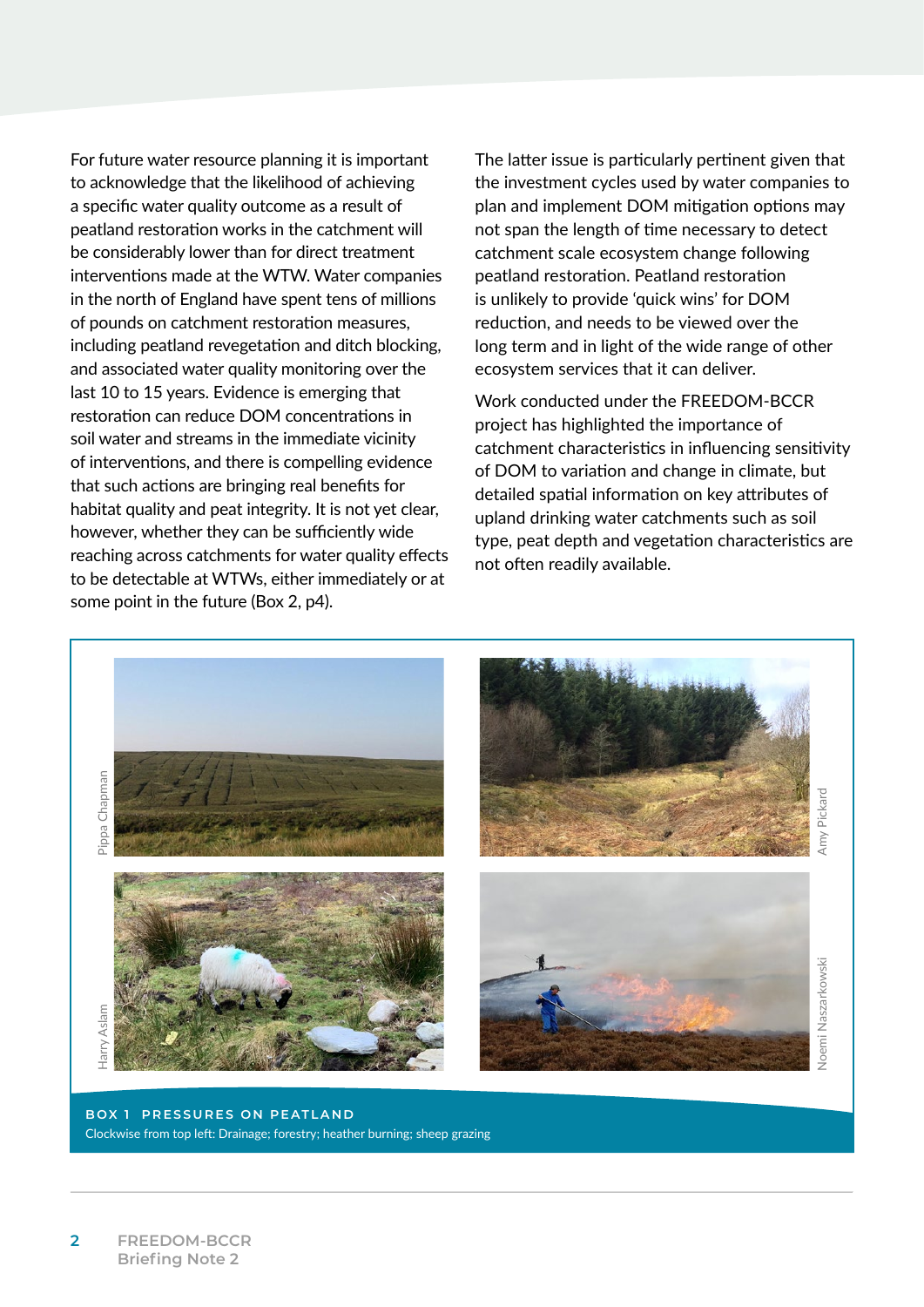Determination of DOM risks posed by climate change and the potential for peatland restoration to make a significant impact, would clearly benefit from a more comprehensive compilation of data quantifying key catchment characteristics to

provide the necessary context for associated longterm water quality records. This would enable both more robust site-specific assessments, as well as inter-catchment comparisons (both within and between water companies).

| <b>Catchment intervention</b>                                 | <b>Observed impacts on</b><br><b>DOM</b> concentration              | <b>Observed impacts on</b><br><b>DOM treatability</b>     |
|---------------------------------------------------------------|---------------------------------------------------------------------|-----------------------------------------------------------|
| Restoration via ditch blocking                                | Increase [3]<br>No change [7]<br>Decrease <sup>[7]</sup>            | Increase [3]<br>No change [5]<br>Decrease <sup>[2]</sup>  |
| Restoration via revegetation to<br>grass species              | Increase [1]<br>No change [3]                                       | Decrease [1]                                              |
| Restoration via revegetation<br>to heather                    | Increase [1]<br>No change [1]                                       | Decrease [1]                                              |
| Restoration via revegetation<br>to Sphagnum                   | No evidence assessed                                                | Increase [1]                                              |
| Restoration via forest to bog<br>conversion, and clearfelling | Increase <sup>[5]</sup><br>No change [2]<br>Decrease <sup>[2]</sup> | No evidence assessed                                      |
| Forest planting                                               | Increase [5]                                                        | Species dependent increase [1]<br>Decrease <sup>[2]</sup> |
| Prescribed heather burning                                    | Increase [3]<br>No change [1]<br>Decrease <sup>[3]</sup>            | No evidence assessed                                      |

## **TABLE 1**

Summary of the impacts of catchment management activities, including peatland restoration, on DOM concentrations and treatability in pore water, ditch water and head water streams from peer reviewed papers published in scientific journals. The effects of the intervention on DOM were reported as either an increase, a decrease or no change and the numbers in brackets refer to the number of studies showing that effect in each case. For DOM treatability, an increase indicates that the DOM has become more treatable due to a shift in DOM composition to a more humic type, and a decrease shows a shift to a less treatable type. Adapted from Table 2 of Williamson et al. (2020; submitted and in review Hydrology & Earth Systems Science).

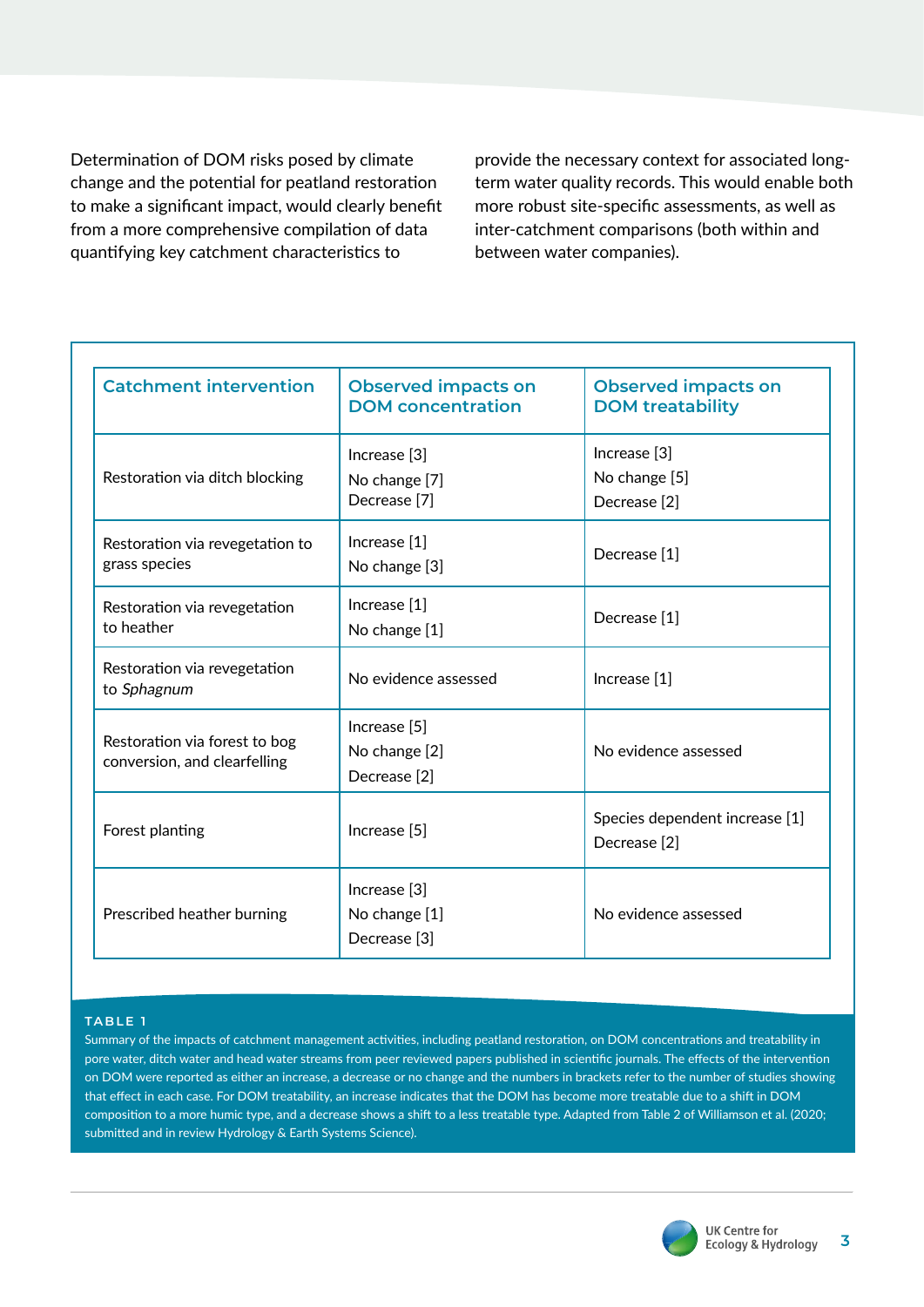**Take-home message:** restoration measures deliver multiple benefits for peatland ecosystems and have the potential to reduce DOM in surface waters. To mitigate the uncertainty surrounding restoration effects on DOM, measures should be undertaken on a site-specific basis, where the

scale, effect size and duration of the intervention are considered in relation to subsequent biogeochemical processing that occurs in the reservoir, the treatment capacity of the WTW and future projected DOM trends

Evidence for the success of peatland restoration in reducing DOM concentrations and improving DOM treatability is mixed for a number of reasons, including:

- **i. Research design of study** making long-term comparisons of water quality data at multiple sites is expensive, and studies do not always employ a B-A-C-I design (Before After Control Impact). Without this design, it is difficult to measure the specific effect of the intervention.
- **ii. Location of monitoring** very few (if any) published studies look at the impact of catchment management on water quality at the point of abstraction or at the WTW. Rather, they tend to focus at either the plot or hillslope scale. One possible solution would be to analyse water industry records of water quality at the point of abstraction before and after interventions have occurred in the catchment.
- **iii. Effectiveness of intervention** e.g. ditch blocks can fail because of blow out, bypass flow, erosion and underflow, and therefore not all restoration measures are of comparable quality.
- **iv. Location and scale of intervention** larger scale and nearer to reservoir interventions are more likely to have an observable impact on DOM at the WTW.
- **v. 'State' of peatland before intervention** recent work by UKCEH shows that ditch blocking on blanket bog in north Wales had no impact on DOC concentrations as the water table was high before blocking occurred.
- **vi. Response time of intervention** e.g. forest to bog restoration can take a long time (in the order of decades) for DOC concentrations to return to same as pre-intervention forestry due to high levels of disturbance associated with the restoration technique.

All the above factors should be considered when new evidence is presented, as they have the potential to impede meaningful comparisons between studies.

**BOX 2 WHY IS THERE MIXED EVIDENCE SURROUNDING THE EFFECTIVENESS OF RESTORATION MEASURES TO MANAGE DOM?**